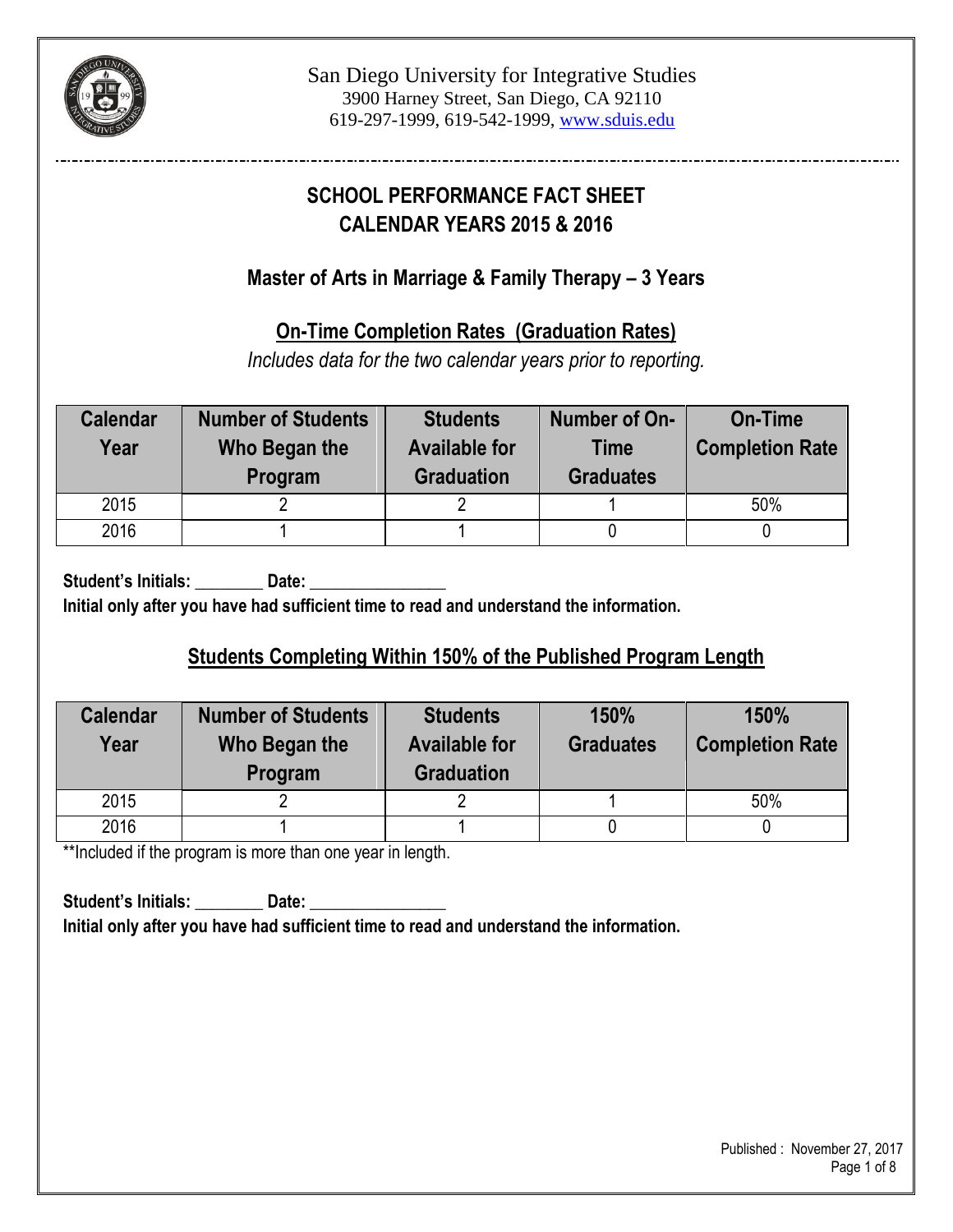

## **Job Placement Rates** *(includes data for the two calendar years prior to reporting)*

| <b>Calendar</b> | <b>Number of</b> | Number of        | <b>Graduates</b>     | <b>Graduates</b> | <b>Placement Rate %</b> |
|-----------------|------------------|------------------|----------------------|------------------|-------------------------|
| Year            | <b>Students</b>  | <b>Graduates</b> | <b>Available for</b> | Employed in the  | <b>Employed in the</b>  |
|                 | <b>Who</b>       |                  | <b>Employment</b>    | <b>Field</b>     | <b>Field</b>            |
|                 | <b>Began</b>     |                  |                      |                  |                         |
|                 | Program          |                  |                      |                  |                         |
| 2015            | 2                |                  |                      |                  | 100%                    |
| 2016            |                  |                  |                      | N/A              | N/A                     |

Students may contact SDUIS Administrative Office at [sduis@sduis.edu](mailto:sduis@sduis.edu) to obtain a list of employment positions determined to be within the field for which the student received education and training for the calculation of job placement rates.

## **Gainfully Employed Categories** *(includes data for the two calendar years prior to reporting)*

| <b>Calendar Year</b> | <b>Graduate Employed</b> | Graduates Employed in the          | <b>Total Graduates</b> |  |  |  |  |
|----------------------|--------------------------|------------------------------------|------------------------|--|--|--|--|
|                      | in the Field             | <b>Field at Least 30 Hours Per</b> | <b>Employed in the</b> |  |  |  |  |
|                      | 20-29 Hours Per          | <b>Week</b>                        | <b>Field</b>           |  |  |  |  |
|                      | <b>Week</b>              |                                    |                        |  |  |  |  |
| 2015                 |                          |                                    |                        |  |  |  |  |
| 2016                 | N/A                      | N/A                                | N/A                    |  |  |  |  |

#### **Part-Time vs. Full-Time Employment**

## **Single Position vs. Concurrent Aggregated Position**

| <b>Calendar Year</b> | <b>Graduates</b>         | Graduates Employed in the   | <b>Total Graduates</b> |  |
|----------------------|--------------------------|-----------------------------|------------------------|--|
|                      | <b>Employed in the</b>   | <b>Field in Concurrent</b>  | <b>Employed in the</b> |  |
|                      | <b>Field in a Single</b> | <b>Aggregated Positions</b> | <b>Field</b>           |  |
|                      | <b>Position</b>          |                             |                        |  |
| 2015                 |                          | N/A                         |                        |  |
| 2016                 | N/A                      | N/A                         | N/A                    |  |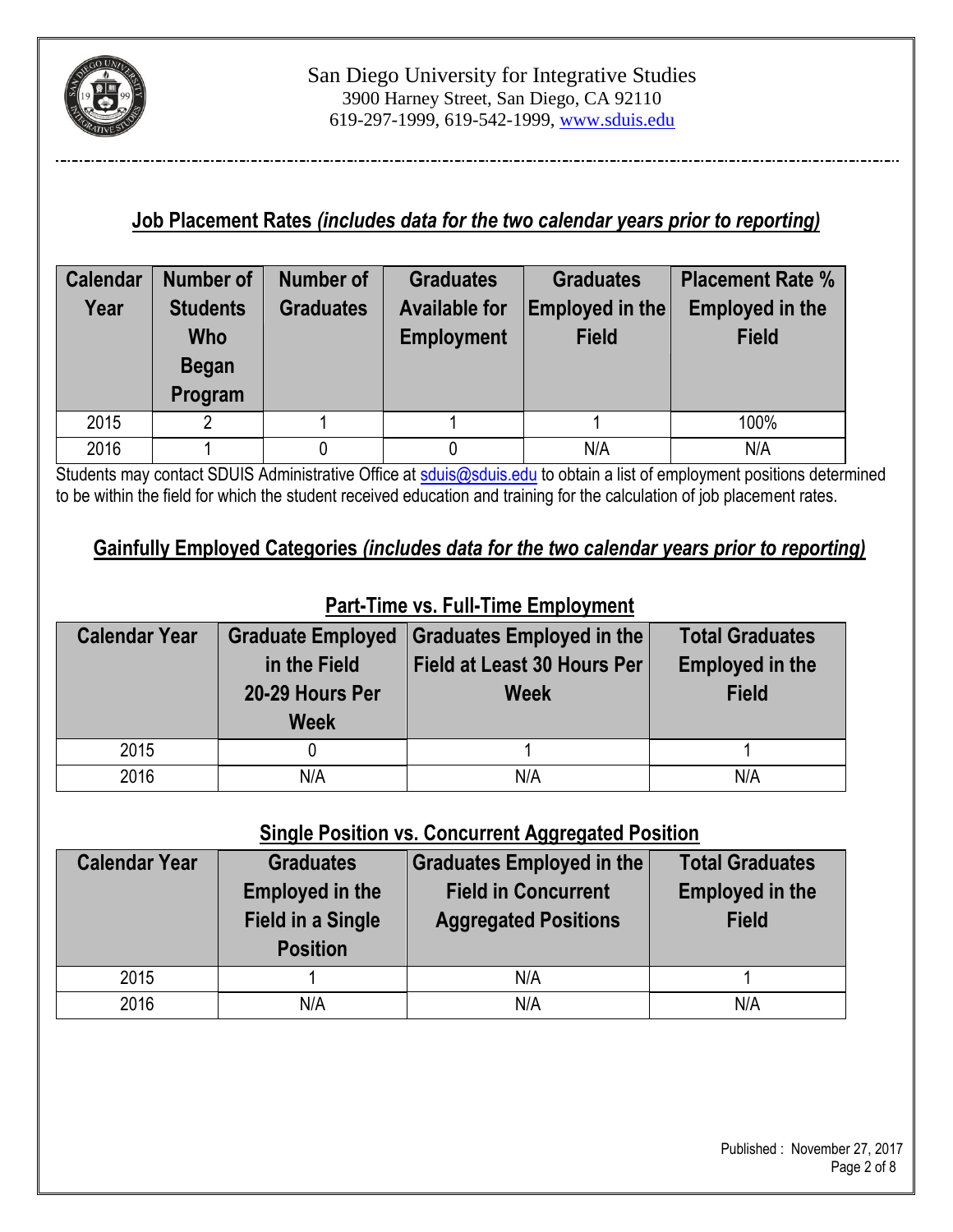

#### **Self-Employed / Freelance Positions**

| <b>Calendar Year</b> | <b>Graduates Employed who are Self-</b><br><b>Employed or Working Freelance</b> | <b>Total Graduates</b><br><b>Employed in the Field</b> |
|----------------------|---------------------------------------------------------------------------------|--------------------------------------------------------|
| 2015                 |                                                                                 |                                                        |
| 2016                 | N/A                                                                             | N/A                                                    |

## **Institutional Employment**

| <b>Calendar Year</b> | <b>Graduates Employed in the Field who are</b><br><b>Employed by the Institution, an Employer</b><br>Owned by the Institution, or an Employer<br>who Shares Ownership with the<br>Institution. | <b>Total Graduates</b><br><b>Employed in the Field</b> |
|----------------------|------------------------------------------------------------------------------------------------------------------------------------------------------------------------------------------------|--------------------------------------------------------|
| 2015                 |                                                                                                                                                                                                | 0                                                      |
| 2016                 | N/A                                                                                                                                                                                            | N/A                                                    |

Student's Initials: **Date: Initial only after you have had sufficient time to read and understand the information.**

#### **License Examination Passage Rates** *(includes data for the two calendar years prior to reporting)*

| <b>Calendar</b><br>Year | <b>Number of</b><br><b>Graduates in</b><br><b>Calendar Year</b> | <b>Number of</b><br><b>Graduates</b><br><b>Taking Exam</b> | <b>Number Who</b><br><b>Passed First</b><br><b>Available Exam</b> | <b>Number Who</b><br><b>Failed First</b><br><b>Available</b><br>Exam | <b>Passage</b><br><b>Rate</b> |
|-------------------------|-----------------------------------------------------------------|------------------------------------------------------------|-------------------------------------------------------------------|----------------------------------------------------------------------|-------------------------------|
| 2015                    |                                                                 | N/A                                                        | N/A                                                               | N/A                                                                  | N/A                           |
| 2016                    | N/A                                                             | N/A                                                        | N/A                                                               | N/A                                                                  | N/A                           |

Licensure examination passage data is not available from the state agency administering the examination. We are unable to collect data from 1 graduate(s).

**Student's Initials: \_\_\_\_\_\_\_\_ Date: \_\_\_\_\_\_\_\_\_\_\_\_\_\_\_\_ Initial only after you have had sufficient time to read and understand the information.**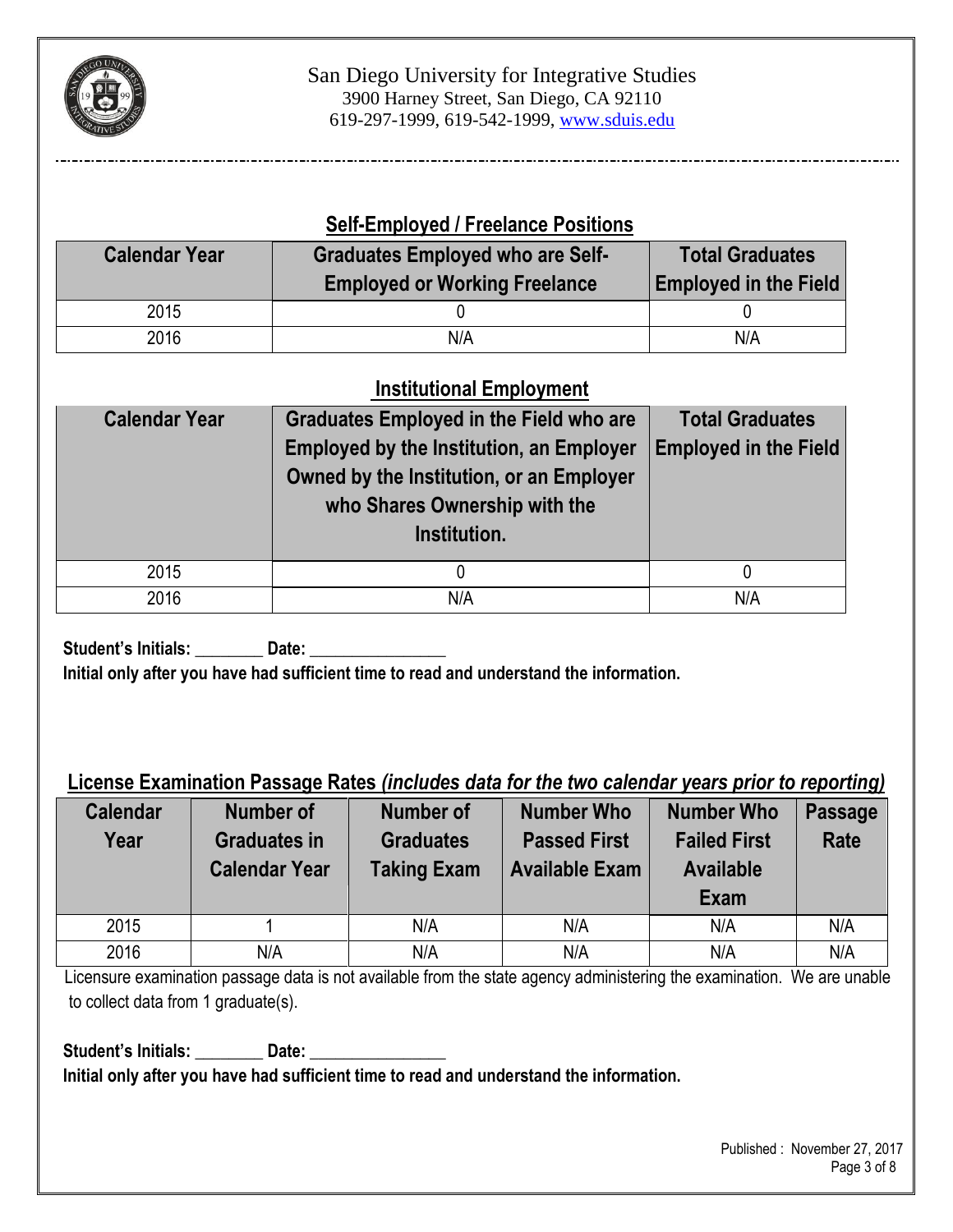

#### **Salary and Wage Information** *(includes data for the two calendar years prior to reporting)*

#### **Annual salary and wages reported for graduates employed in the field.**

| <b>Calendar</b> | <b>Graduates</b>     | <b>Graduates</b>   |     | $ $20,001 $ \$35,001 | \$40,001 |                             | <b>\$45,001 No Salary</b> |
|-----------------|----------------------|--------------------|-----|----------------------|----------|-----------------------------|---------------------------|
| Year            | <b>Available for</b> | <b>Employed in</b> |     | -                    |          |                             | <b>Information</b>        |
|                 | <b>Employment</b>    | <b>Field</b>       |     | \$25,000 \$40,000    |          | $$45,000$ $$50,000$ $\vert$ | Reported                  |
| 2015            |                      |                    | N/A | N/A                  | N/A      | N/A                         |                           |
| 2016            | N/A                  | N/A                | N/A | N/A                  | N/A      | N/A                         | N/A                       |

Students may contact SDUIS Administrative Office at [sduis@sduis.edu](mailto:sduis@sduis.edu) to obtain a list of sources used to substantiate salary disclosures.

Student's Initials: **Date: Initial only after you have had sufficient time to read and understand the information.**

## **Cost of Educational Program**

 Total charges for the program for students completing on-time in 2016: \$22,425. Additional charges may be incurred if the program is not completed on-time.

Student's Initials: **Date: Initial only after you have had sufficient time to read and understand the information.**

Students at the San Diego University for Integrative Studies are not eligible for federal student loans. This institution does not meet the U.S. Department of Education criteria that would allow its students to participate in federal student aid programs.

Student's Initials: **Date:** Date: **Initial only after you have had sufficient time to read and understand the information.**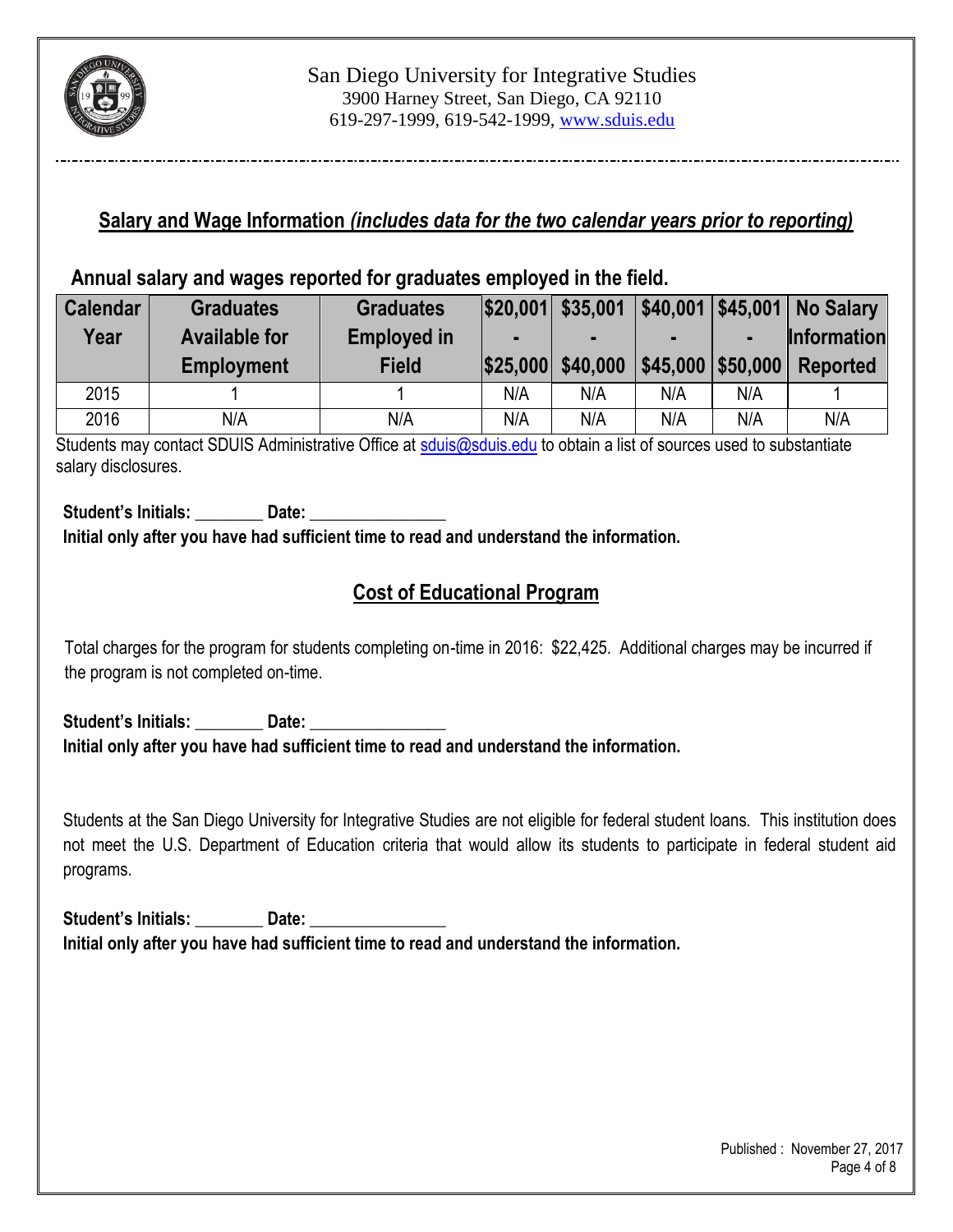

#### San Diego University for Integrative Studies 3900 Harney Street, San Diego, CA 92110 619-297-1999, 619-542-1999, www.sduis.edu

This fact sheet is filed with the Bureau for Private Postsecondary Education. Regardless of any information you may have relating to completion rates, placement rates, starting salaries, or license exam passage rates, this fact sheet contains the information as calculated pursuant to state law.

Any questions a student may have regarding this fact sheet that have not been satisfactorily answered by the institution may be directed to the Bureau for Private Postsecondary Education at 2535 Capitol Oaks Drive, Suite 400, Sacramento, CA 95833[, www.bppe.ca.gov,](http://www.bppe.ca.gov/) toll-free telephone number (888) 370-7589 or by fax (916) 263-1897.

\_\_\_\_\_\_\_\_\_\_\_\_\_\_\_\_\_\_\_\_\_\_\_\_\_\_\_\_\_\_\_\_\_\_\_\_\_\_\_\_ \_\_\_\_\_\_\_\_\_\_\_\_\_\_\_\_\_\_\_\_\_\_\_\_\_\_\_\_\_\_\_\_\_\_\_

\_\_\_\_\_\_\_\_\_\_\_\_\_\_\_\_\_\_\_\_\_\_\_\_\_\_\_\_\_\_\_\_\_\_\_\_\_\_\_\_ \_\_\_\_\_\_\_\_\_\_\_\_\_\_\_\_\_\_\_\_\_\_\_\_\_\_\_\_\_\_\_\_\_\_\_\_\_\_

Student Name - Print

\_\_\_\_\_\_\_\_\_\_\_\_\_\_\_\_\_\_\_\_\_\_\_\_\_\_\_\_\_\_\_\_\_\_\_\_\_\_\_\_\_

Student Signature Date Date

School Official Date Date Date Date Date Date Date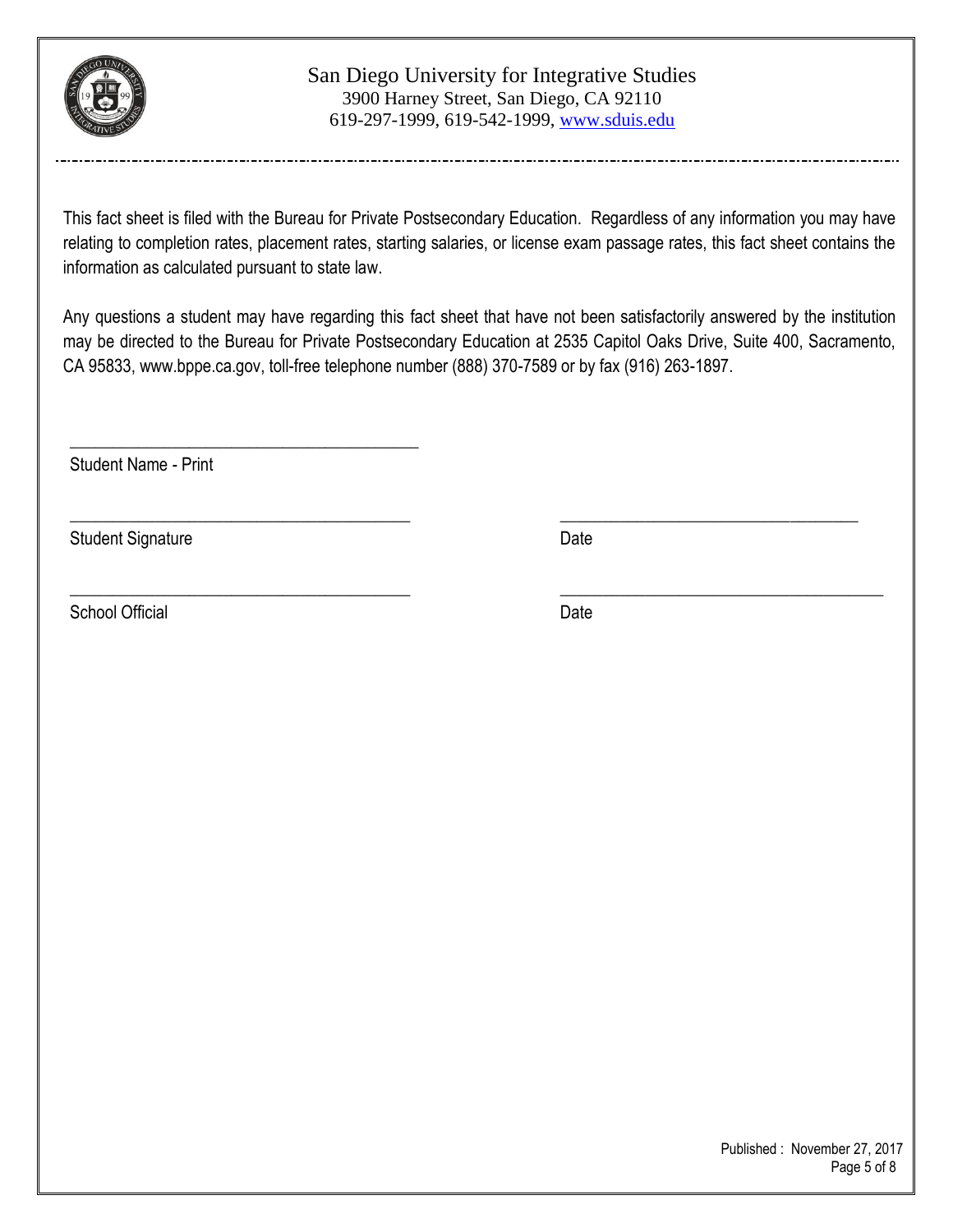

## **Definitions**

- "Number of Students Who Began the Program" means the number of students who began a program who were scheduled to complete the program within 100% of the published program length within the reporting calendar year and excludes all students who cancelled during the cancellation period.
- "Students Available for Graduation" is the number of students who began the program minus the number of students who have died, been incarcerated, or been called to active military duty.
- "Number of On-time Graduates" is the number of students who completed the program within 100% of the published program length within the reporting calendar year.
- "On-time Completion Rate" is the number of on-time graduates divided by the number of students available for graduation.
- "150% Graduates" is the number of students who completed the program within 150% of the program length (includes on-time graduates).
- "150% Completion Rate" is the number of students who completed the program in the reported calendar year within 150% of the published program length, including on-time graduates, divided by the number of students available for graduation.
- "Graduates Available for Employment" means the number of graduates minus the number of graduates unavailable for employment.
- "Graduates Unavailable for Employment" means the graduates who, after graduation, die, become incarcerated, are called to active military duty, are international students that leave the United States or do not have a visa allowing employment in the United States, or are continuing their education in an accredited or bureau-approved postsecondary institution.
- "Graduates Employed in the Field" means graduates who beginning within six months after a student completes the applicable educational program are gainfully employed, whose employment has been reported, and for whom the institution has documented verification of employment. For occupations for which the state requires passing an examination, the six months period begins after the announcement of the examination results for the first examination available after a student completes an applicable educational program.
- "Placement Rate Employed in the Field" is calculated by dividing the number of graduates gainfully employed in the field by the number of graduates available for employment.
- "Number of Graduates Taking Exam" is the number of graduates who took the first available exam in the reported calendar year.
- "First Available Exam Date" is the date for the first available exam after a student completed a program.
- "Passage Rate" is calculated by dividing the number of graduates who passed the exam by the number of graduates who took the reported licensing exam.
- "Number Who Passed First Available Exam" is the number of graduates who took and passed the first available licensing exam after completing the program.
- "Salary" is as reported by graduate or graduate's employer.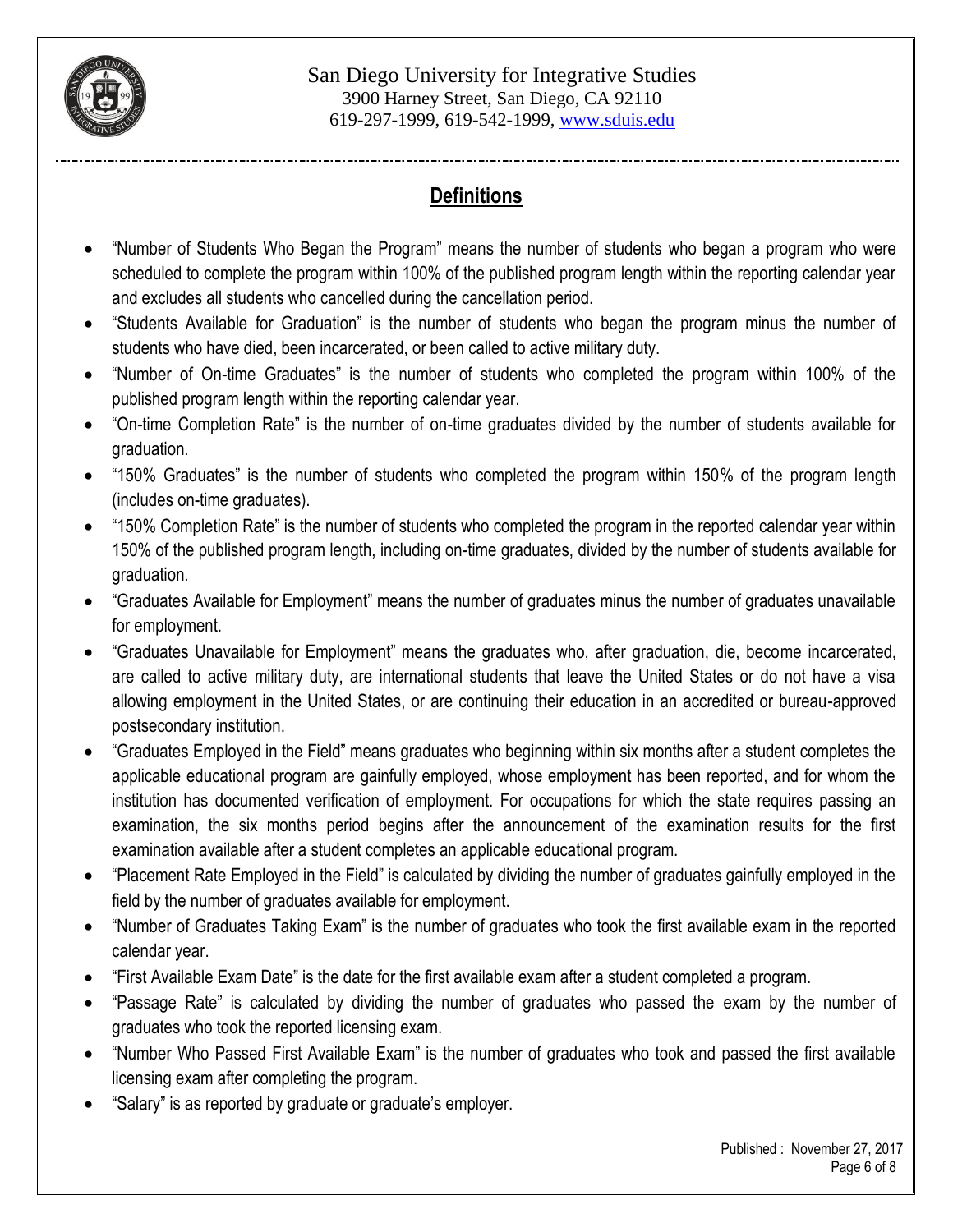

#### San Diego University for Integrative Studies 3900 Harney Street, San Diego, CA 92110 619-297-1999, 619-542-1999, www.sduis.edu

 "No Salary Information Reported" is the number of graduates for whom, after making reasonable attempts, the school was not able to obtain salary information.